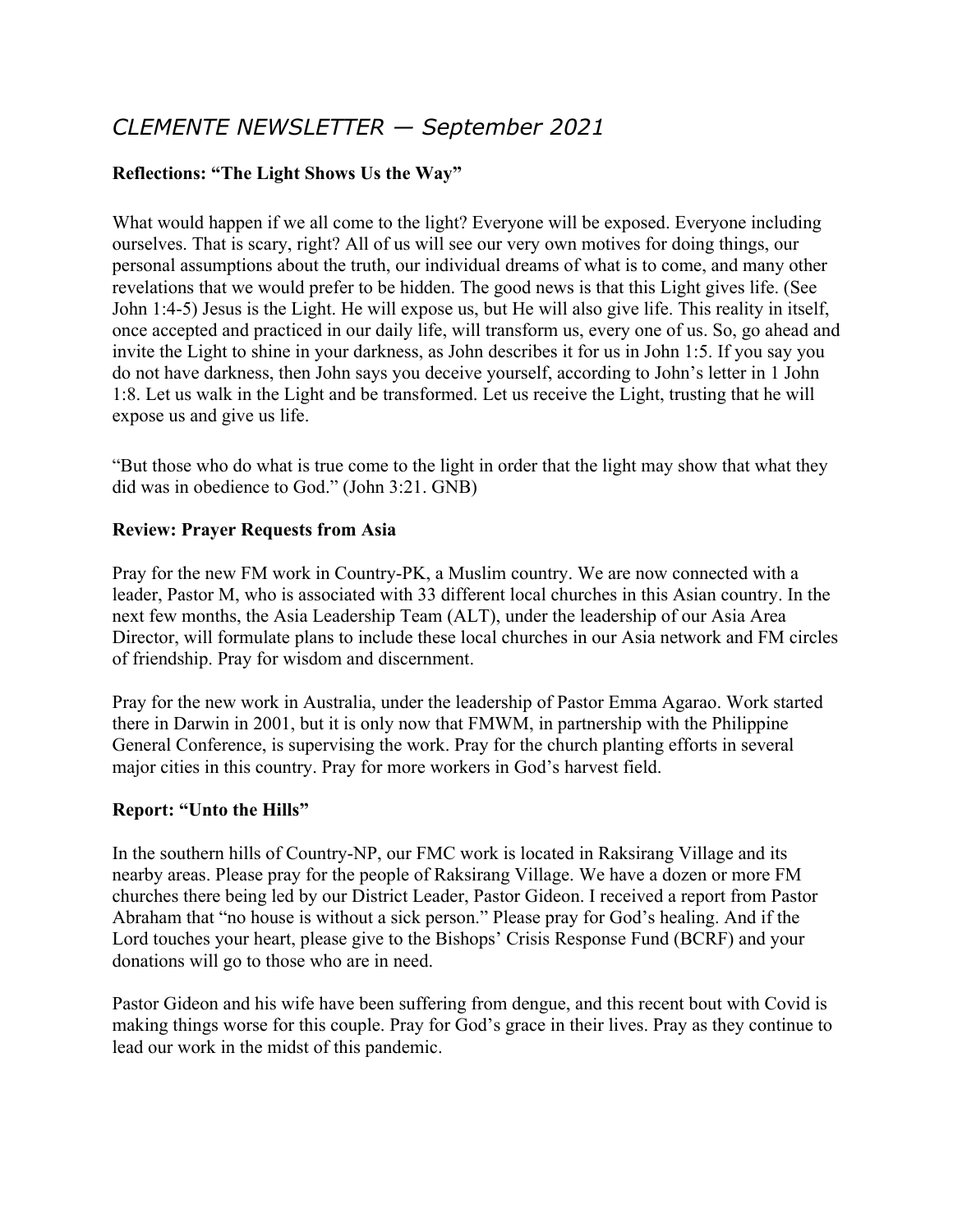A recent donation from BCRF gave our FM members some relief. Last month, Pastor Gideon spearheaded the purchase and distribution of much needed food. Pray for the Christian gospel to spread among the people in Raksirang Village. Pray for God's relief to flow to the village community, including the unchurched and non-FM believers. Pray for God's light to shine brightly.

Also, some of you have given towards the purchase of a motorcycle for our church planters. Praise God for this donation—Pastor Bir is now using his new motorcycle to visit different churches and continue his work as a District Leader. Just last month, he facilitated the baptism of seven new believers. Praise God for his work in Country-NP.

### **Reconnection: Partnership Building (PB)**

I (David) have been visiting local churches in both Illinois and Michigan. What a joy it has been to reconnect with fellow Free Methodists. In most of the church communities I have visited so far, a significant number of members do not know me personally as their missionary. This is a good thing! It shows that these churches are growing! I praise God that the Spirit of our Lord is alive in our churches in the USA.

# **Request: "A Request from Us to Help Country-NP."**

FMWM-Asia is asking local churches to make an annual commitment to support the Church Planting and Development (CPD) fund for Country-NP. We highly recommend churches make a commitment of \$1890 per year. This amount would support one church planter for one year.

Please contact me (David) for more information. I have a brochure I can send your way for your perusal. I am grateful to those who have already given and made a commitment to support Country-NP CPD. God will multiply your gifts.

### **Recap: Features from Home**

Please continue to pray for safety and God's traveling mercies for David as he visits local churches in Illinois and Michigan.

Praise God for a smooth transition for Carmen in Wilmore and Jacob in Macomb. Carmen has started her sophomore year at Asbury University (Kentucky). In addition to attending classes, she is currently directing the annual Sophomore Musical, which this year is The Little Mermaid. Jacob has started his junior year at Macomb High School. He is preparing for theatre auditions and is enjoying Art class.

Pray for Sarah as she continues her administrative duties with FMWM-Asia as well as our family missionary unit. She misses traveling to churches and visiting our friends and ministry partners, but she is thankful for this time to reconnect with family and old friends as well as get to know new friends in our neighborhood.